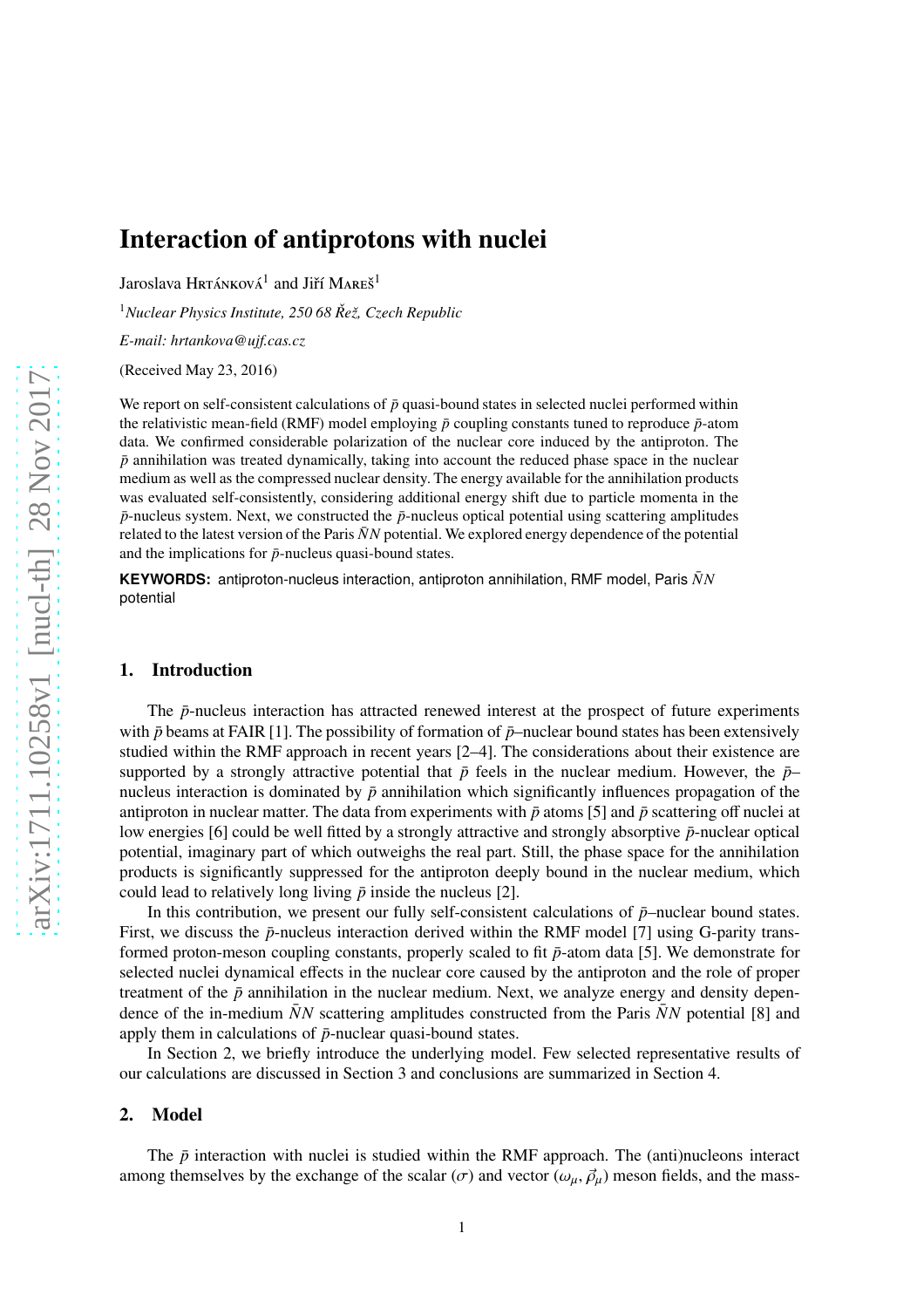less photon field  $A_\mu$ . The standard Lagrangian density  $\mathcal{L}_N$  for nucleonic sector is extended by the Lagrangian density  $\mathcal{L}_{\bar{p}}$  describing the antiproton interaction with the nuclear medium:

$$
\mathcal{L}_{\bar{p}} = \bar{\psi}_{\bar{p}}[i\gamma^{\mu}\partial_{\mu} - m_{\bar{p}} - g_{\sigma\bar{p}}\sigma - g_{\omega\bar{p}}\gamma_{\mu}\omega^{\mu} - g_{\rho\bar{p}}\gamma_{\mu}\vec{\tau} \cdot \vec{\rho}^{\mu} - e\gamma_{\mu}\frac{1}{2}(1+\tau_{3})A^{\mu}]\psi_{\bar{p}} , \qquad (1)
$$

where  $m_{\bar{p}}$  denotes the mass of the antiproton;  $m_{\sigma}$ ,  $m_{\omega}$ ,  $m_{\rho}$  are the masses of the considered meson fields;  $g_{\sigma\bar{p}}$ ,  $g_{\omega\bar{p}}$ ,  $g_{\rho\bar{p}}$  and *e* are the  $\bar{p}$  couplings to corresponding fields.

The equations of motion for the hadron fields are derived within the variational principle employing the mean-field and no-sea approximations. The Dirac equations for nucleons and antiproton read:

$$
[-i\vec{\alpha}\vec{\nabla} + \beta(m_j + S_j) + V_j]\psi_j^{\alpha} = \epsilon_j^{\alpha}\psi_j^{\alpha}, \quad j = N, \bar{p}, \tag{2}
$$

where

$$
S_{j} = g_{\sigma j} \sigma, \quad V_{j} = g_{\omega j} \omega_0 + g_{\rho j} \rho_0 \tau_3 + e_j \frac{1 + \tau_3}{2} A_0 \tag{3}
$$

are the scalar and vector potentials, and  $\alpha$  denotes single particle states. The Klein–Gordon equations for the boson fields acquire additional source terms due to the presence of  $\bar{p}$ :

$$
(-\Delta + m_{\sigma}^2 + g_2 \sigma + g_3 \sigma^2) \sigma = -g_{\sigma N} \rho_{SN} - g_{\sigma \bar{p}} \rho_{S \bar{p}},
$$
  
\n
$$
(-\Delta + m_{\omega}^2 + d\omega_0^2) \omega_0 = g_{\omega N} \rho_{VN} + g_{\omega \bar{p}} \rho_{V \bar{p}},
$$
  
\n
$$
(-\Delta + m_{\rho}^2) \rho_0 = g_{\rho N} \rho_{IN} + g_{\rho \bar{p}} \rho_{I \bar{p}},
$$
  
\n
$$
-\Delta A_0 = e_N \rho_{QN} + e_{\bar{p}} \rho_{Q \bar{p}},
$$
  
\n(4)

where  $\rho_{Sj}, \rho_{Vj}, \rho_{Ij}$  and  $\rho_{Qj}$  are the scalar, vector, isovector, and charge densities, respectively. The values of the nucleon–meson coupling constants and meson masses are adopted from a particular RMF parametrization. In this work, we present results for the nonlinear RMF model TM1(2) [9] for heavy (light) nuclei, the nonlinear NL-SH model [10] and the density dependent model TW99 [11]. In the case of the density dependent model, the couplings are a function of baryon density

$$
g_{iN}(\rho_{VN}) = g_{iN}(\rho_{sat})f_i(x), \quad i = \sigma, \omega, \rho,
$$
\n(5)

where  $x = \rho_{VN}/\rho_{sat}$ . The system of the coupled Dirac (2) and Klein–Gordon (4) equations is solved fully self-consistently by iterative procedure.

#### *2.1 p-nucleus interaction* ¯

First, the  $\bar{p}$ –nucleus interaction is constructed within the RMF model from the  $p$ –nucleus interaction using the G-parity transformation: the vector potential generated by the  $\omega$  meson changes its sign and becomes attractive. As a consequence, the total  $\bar{p}$  potential would be excessively attractive. The G-parity transformation is surely a valid concept for long- and medium-range  $\bar{p}$  potential, however, at short distances the  $\bar{p}N$  interaction is dominated by strong annihilation. To take into account possible deviations from G parity due to the absorption as well as various many-body effects in the nuclear medium [2], we introduce a scaling factor  $\xi \in \langle 0, 1 \rangle$  for the  $\bar{p}$ –meson coupling constants:

$$
g_{\sigma\bar{p}} = \xi \, g_{\sigma N}, \quad g_{\omega\bar{p}} = -\xi \, g_{\omega N}, \quad g_{\rho\bar{p}} = \xi \, g_{\rho N} \,. \tag{6}
$$

The  $\bar{p}$  annihilation in the nuclear medium is described by the imaginary part of the optical potential in a '*t*ρ' form adopted from optical model phenomenology [5]:

$$
2\mu \text{Im} V_{\text{opt}}(r) = -4\pi \left( 1 + \frac{\mu}{m_N} \frac{A-1}{A} \right) \text{Im} b_0 \rho(r) , \qquad (7)
$$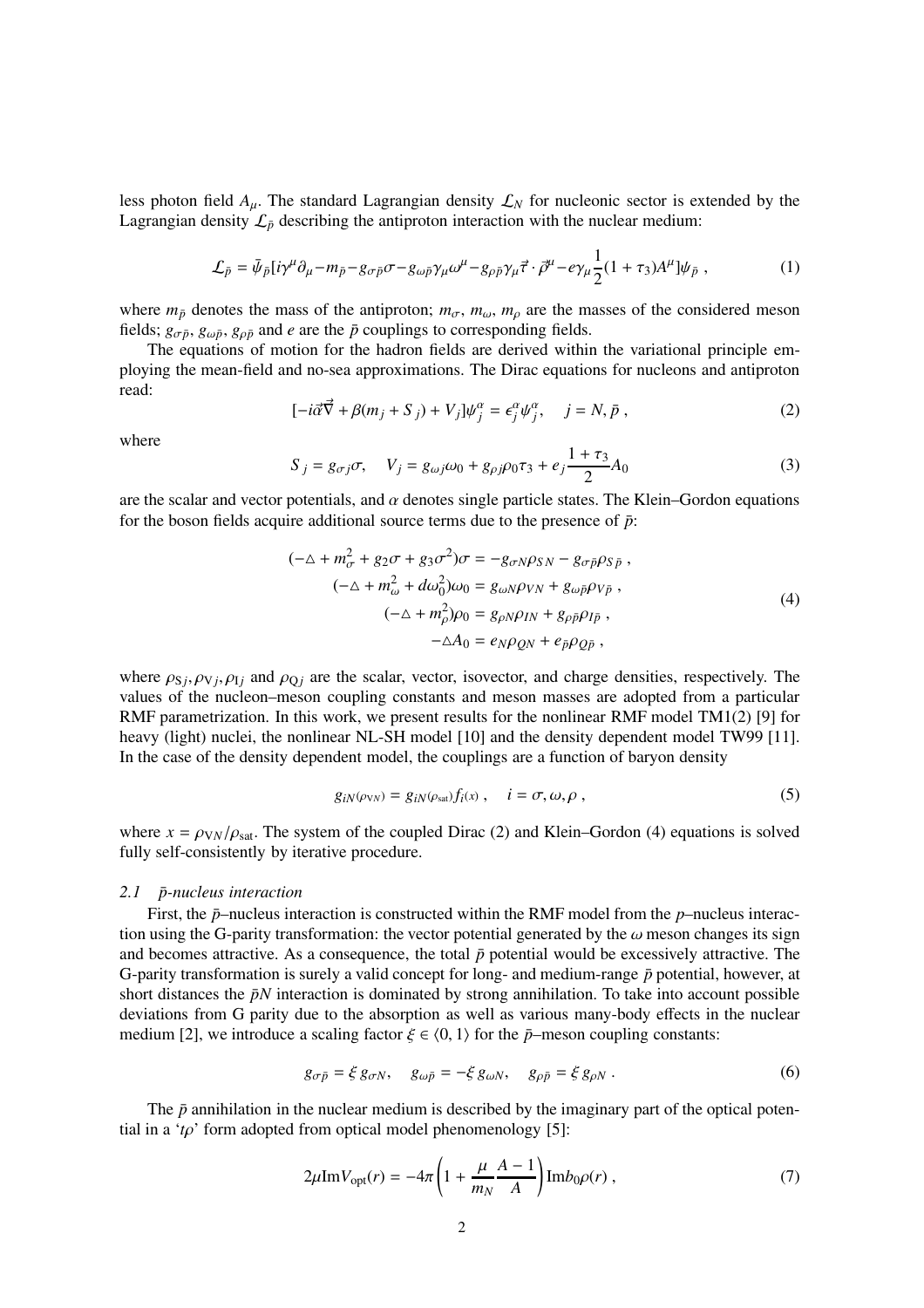where  $\mu$  is the  $\bar{p}$ –nucleus reduced mass. The density  $\rho(r)$  is evaluated dynamically within the RMF model, while the parameter Im $b_0 = 1.9$  fm as well as  $\xi = 0.2$  are determined by fitting the  $\bar{p}$  atom data [5]. It is to be noted that the effective scattering length  $\text{Im}b_0$  describes the  $\bar{p}$  absorption at threshold. In the nuclear medium, the energy available for annihilation is reduced due to the binding of the antiproton and nucleon. Consequently, the phase space accessible to annihilation products is suppressed. The absorptive  $\bar{p}$  potential then acquires the form

$$
\mathrm{Im}V_{\bar{p}}(r,\sqrt{s},\rho)=\sum_{\text{channel}}B_{c}f_{s}(\sqrt{s})\mathrm{Im}V_{\text{opt}}(r)\,,\tag{8}
$$

where  $f_s(\sqrt{s})$  is the phase space suppression factor and  $B_c$  is the branching ration for a given channel (see ref. [4] for details).

Next, the S-wave  $\bar{p}N$  scattering amplitudes derived from the latest version of the Paris  $\bar{N}N$  potential [8] are used to develop a  $\bar{p}$  optical potential. The amplitudes are modified using the multiple scattering approach of Wass et al. [12] in order to account for Pauli correlations in the medium. The in-medium isospin 1 and 0 amplitudes are of the form

$$
F_1 = \frac{f_{\bar{p}n}(\delta\sqrt{s})}{1 + \frac{1}{4}\xi_k \frac{\sqrt{s}}{m_N}f_{\bar{p}n}(\delta\sqrt{s})\rho}, \qquad F_0 = \frac{[2f_{\bar{p}p}(\delta\sqrt{s}) - f_{\bar{p}n}(\delta\sqrt{s})]}{1 + \frac{1}{4}\xi_k \frac{\sqrt{s}}{m_N}[2f_{\bar{p}p}(\delta\sqrt{s}) - f_{\bar{p}n}(\delta\sqrt{s})]\rho}.
$$
(9)

Here, *f* denotes the free-space amplitude as a function of  $\delta \sqrt{s} = \sqrt{s} - E_{\text{th}}$ ;  $\rho$  is the nuclear core density distribution and  $\xi_k$  is defined as follows

$$
\xi_k = \frac{9\pi}{p_f^2} 4 \int_0^\infty \frac{dt}{t} \exp(iqt) j_1^2(t) , \qquad (10)
$$

where  $j_1(t)$  is Spherical Bessel function,  $p_f$  is Fermi momentum,  $q = k/p_f$  and  $k = \sqrt{E_p^2 - m_p^2}$  is the  $\bar{p}$  momentum. The S-wave optical potential is expressed as

$$
2E_{\bar{p}}V_{\text{opt}} = -4\pi \frac{\sqrt{s}}{m_N} \left( F_0 \frac{1}{2} \rho_p + F_1 \left( \frac{1}{2} \rho_p + \rho_n \right) \right), \qquad (11)
$$

where  $\rho_p$  ( $\rho_n$ ) is the proton (neutron) density distribution and the factor  $\sqrt{s}/m_N$  transforms the inmedium amplitudes to the  $\bar{p}$ -nucleus frame.

The energy available for the  $\bar{p}$  annihilation in the nuclear medium is given by Mandelstam variable

$$
s = (E_N + E_{\bar{p}})^2 - (\vec{p}_N + \vec{p}_{\bar{p}})^2 , \qquad (12)
$$

where  $E_N = m_N - B_{Nav}$  and  $E_{\bar{p}} = m_{\bar{p}} - B_{\bar{p}}$ , with  $B_{Nav}$  being the average binding energy per nucleon and  $B_{\bar{p}}$  the  $\bar{p}$  binding energy. In the two-body c.m. frame  $\vec{p}_N + \vec{p}_{\bar{p}} = 0$  and Eq. (12) reduces to

$$
\sqrt{s} = m_{\bar{p}} + m_N - B_{\bar{p}} - B_{Nav} \quad (M). \tag{13}
$$

However, when the annihilation of the antiproton with a nucleon takes place in a nucleus, the momentum dependent term in Eq. (12) is no longer negligible [13] and provides additional downward energy shift. Taking into account averaging over the angles  $(\vec{p}_N + \vec{p}_{\bar{p}})^2 \approx \vec{p}_N^2 + \vec{p}_{\bar{p}}^2$ , Eq. (12) can be rewritten as

$$
\sqrt{s} = E_{th} \left( 1 - \frac{2(B_{\bar{p}} + B_{Nav})}{E_{th}} + \frac{(B_{\bar{p}} + B_{Nav})^2}{E_{th}^2} - \frac{1}{E_{th}} T_{\bar{p}} - \frac{1}{E_{th}} T_{Nav} \right)^{1/2} \quad (J), \tag{14}
$$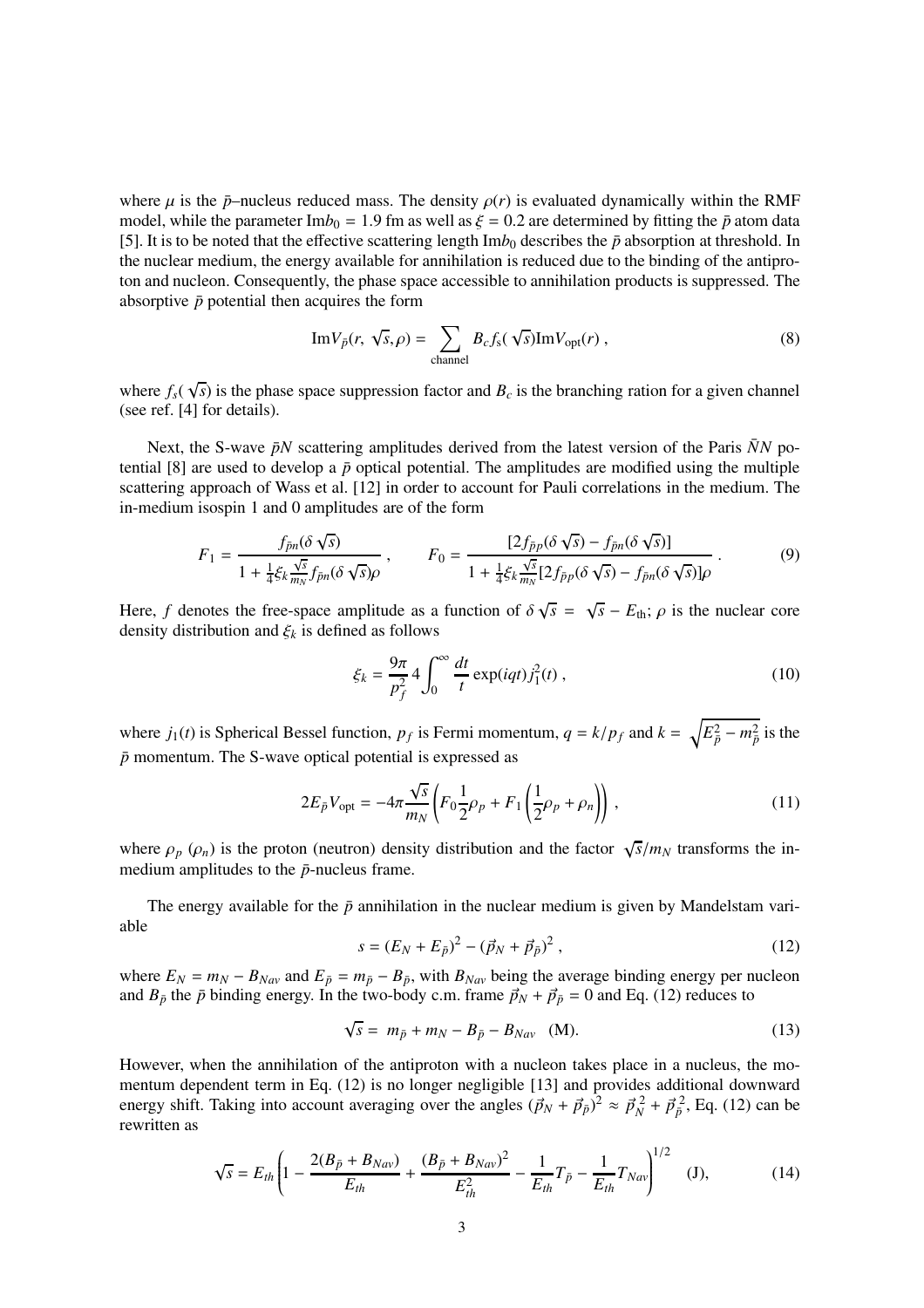where  $T_{\text{Nav}}$  is the average kinetic energy per nucleon and  $T_{\bar{p}}$  represents the  $\bar{p}$  kinetic energy. The kinetic energies were calculated as the expectation values of the kinetic energy operator  $T_j = -\frac{\hbar^2}{2m}$  $\frac{\hbar^2}{2m_j^{(*)}}\Delta,$ where  $m_j^* = m_j - S_j$  is the (anti)nucleon reduced mass.

For comparison, we applied in our calculations also another form of  $\sqrt{s}$  which was originally used in the studies of *K*<sup>-</sup>-nuclear potentials [13, 14]. The momentum dependence in  $\sqrt{s}$  was transformed into the density dependence. The nucleon kinetic energy was approximated within the Fermi gas model by  $T_N(\frac{\rho}{\rho_0})$  $(\frac{\rho}{\rho_0})^{2/3}$ , where  $T_N = 23$  MeV, and the kaon kinetic energy was expressed within the local density approximation by  $T_K \approx -B_K - \text{Re}V_K(r)$ , where  $V_K = V_K + V_C$  and  $V_C$  is the  $K^-$ Coulomb potential, which led to the expression

$$
\sqrt{s} = m_N + m_K - B_{Nav} - \xi_N B_K + \xi_K \text{Re} V_K(r) - \xi_N T_N (\frac{\rho}{\rho_0})^{2/3} \quad \text{(K)},
$$

 $\text{where } \xi_{N(K)} = m_{N(K)}/(m_N + m_K).$ 

### 3. Results

We applied the RMF formalism introduced above in calculations of  $\bar{p}$  quasi-bound states in various nuclei. First, we did not consider the  $\bar{p}$  absorption and studied dynamical effects in a nucleus due to the presence of  $\bar{p}$ . We confirmed a large polarization of the nuclear core caused by the antiproton. The  $\bar{p}$  energies calculated dynamically are substantially larger than those calculated statically (i.e., without  $\bar{p}$  source terms in the r.h.s of Klein-Gordon equations (4)). Moreover, the polarization of the nuclear core varies with the applied RMF model due to different values of nuclear compressibility [4].

The  $\bar{p}$  absorption in a nucleus was described by the imaginary part of phenomenological optical potential (Eq. (8)) and treated self-consistently. In Fig. 1, we present 1*s*  $\bar{p}$  binding energies (left panel) and widths (right panel) in selected nuclei calculated in the TM models for different forms of  $\sqrt{s}$ . The  $\bar{p}$  energies do not deviate much from each other. However, the  $\bar{p}$  widths, which are sizable in all nuclei considered, exhibit much larger dependence on the applied form of  $\sqrt{s}$ . The largest widths are predicted for  $\sqrt{s}$  = M in the two body frame (see Eq. (13)). The  $\bar{p}$  widths are significantly



Fig. 1. Binding energies (left panel) and widths (right panel) of  $1s\bar{p}$ -nuclear states in selected nuclei, calculated dynamically using the TM models and different forms of  $\sqrt{s}$  (see text for details).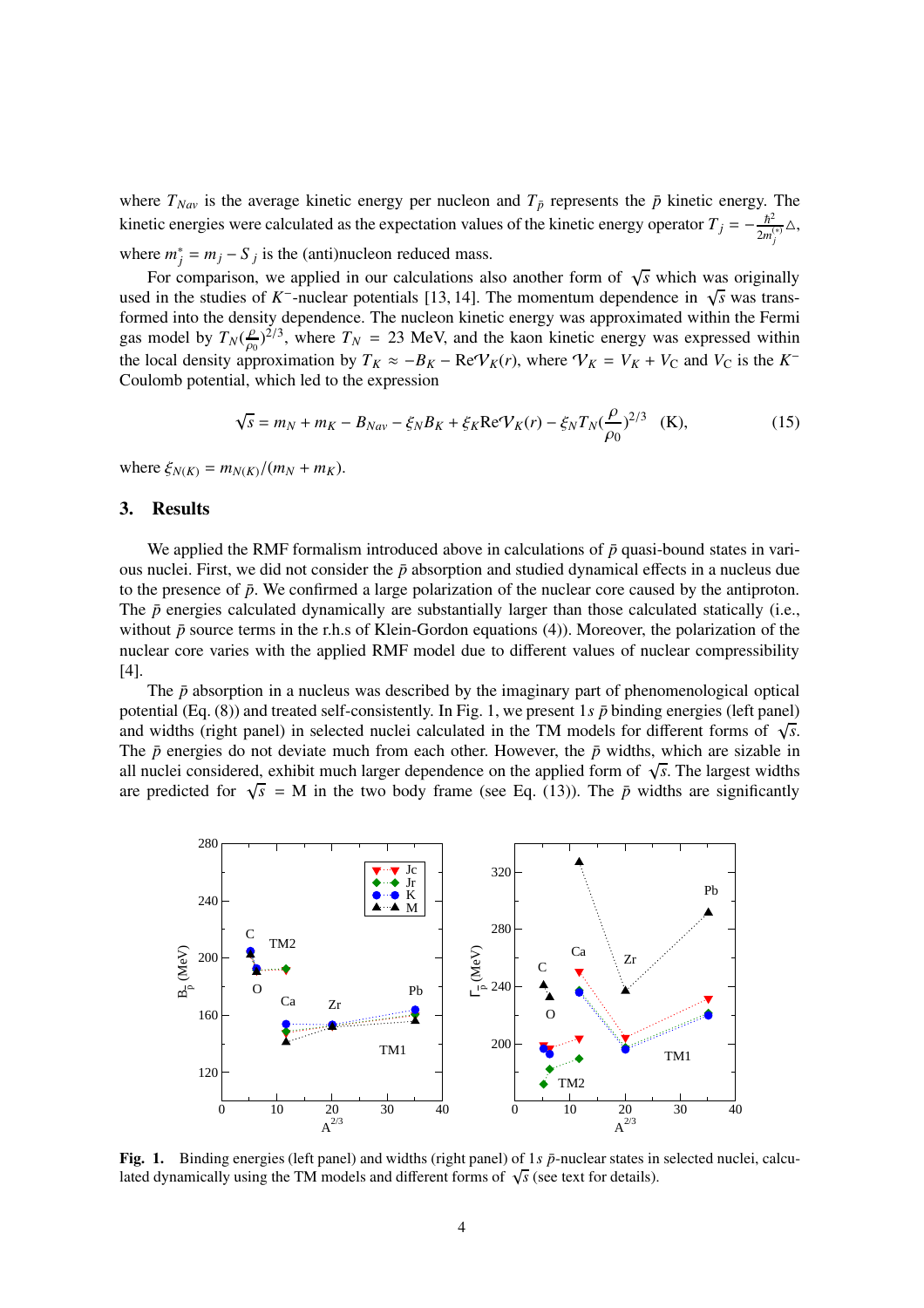

Fig. 2. Energy dependence of the Paris 09  $\bar{p}N$  S-wave amplitudes: in-medium (Pauli blocked) amplitudes for  $\rho_0 = 0.17$  fm<sup>-3</sup> (solid line) and for  $\rho_0 = 0.17$  fm<sup>-3</sup> but  $\bar{p}$  momentum  $k = 0$  ( $\xi_k = 1$  in Eq.(10)) (dashed line) are compared with the free-space amplitude (dotted line).

reduced after including the momentum dependent terms in  $\sqrt{s}$  (Eq. (14)). In order to study the effects of the medium, the (anti)nucleon kinetic energies were calculated with constant as well as reduced (anti)nucleon masses. As a result, the kinetic energies calculated with reduced masses ( $\sqrt{s}$  = Jr) are larger and consequently the  $\bar{p}$  widths are smaller than those calculated using constant masses  $(\sqrt{s} = Jc)$ . The  $\bar{p}$  widths calculated using  $\sqrt{s} = K$  (Eq. (15)) and Jr are comparable.

Next, we calculated the  $\bar{p}$ -nuclear quasi-bound states using the optical potential derived from the S-wave scattering amplitudes of the Paris  $\bar{N}N$  potential (Eq. (11)). In Fig. 2, the energy dependence for the free-space and in-medium  $\bar{p}N$  amplitudes for  $\rho_0 = 0.17$  fm<sup>-3</sup> is shown. The peaks of the inmedium amplitudes (solid line) are lower in comparison with the free amplitudes and shifted towards threshold. In the case of the in-medium amplitude evaluated for the  $\bar{p}$  momentum  $k = 0$  (dashed line), both the real and imaginary part are substantially reduced and become smooth in the whole energy region.

Fig. 3 shows the 1*s* and 1*p* binding energies and widths of the antiproton in <sup>16</sup>O calculated dynamically with the S-wave Paris potential for  $\sqrt{s} =$  Jr, compared with the phenomenological RMF approach. The S-wave Paris potential yields similar spectrum of  $\bar{p}$  bound states as the phenomenological potential, however the  $\bar{p}$  energies and widths are larger than those calculated within the RMF model, particularly in the 1s state. It is to be noted that the Paris  $\bar{N}N$  potential contains a sizable *P*-wave interaction which should be taken into account. Calculations involving the P-wave term in the optical potential are currently in progress and will be published elsewhere.

#### 4. Conclusions

In this work,  $\bar{p}$ -nucleus quasi-bound states in selected nuclei were studied. The  $\bar{p}$ -nucleus interaction was constructed using two different approaches: a) the RMF model with G-parity motivated  $\bar{p}$  coupling constants, properly scaled to fit  $\bar{p}$ -atom data, and a phenomenological absorptive part; b) the model based on in-medium scattering amplitudes derived from the latest version of the Paris  $\bar{N}N$  potential. We explored dynamical effects caused by the presence of the strongly interacting  $\bar{p}$ in selected nuclei across the periodic table and confirmed sizable changes in the nuclear structure. The dependence of the  $\bar{p}$  energies and widths on the applied form of  $\sqrt{s}$  was discussed. We evalu-